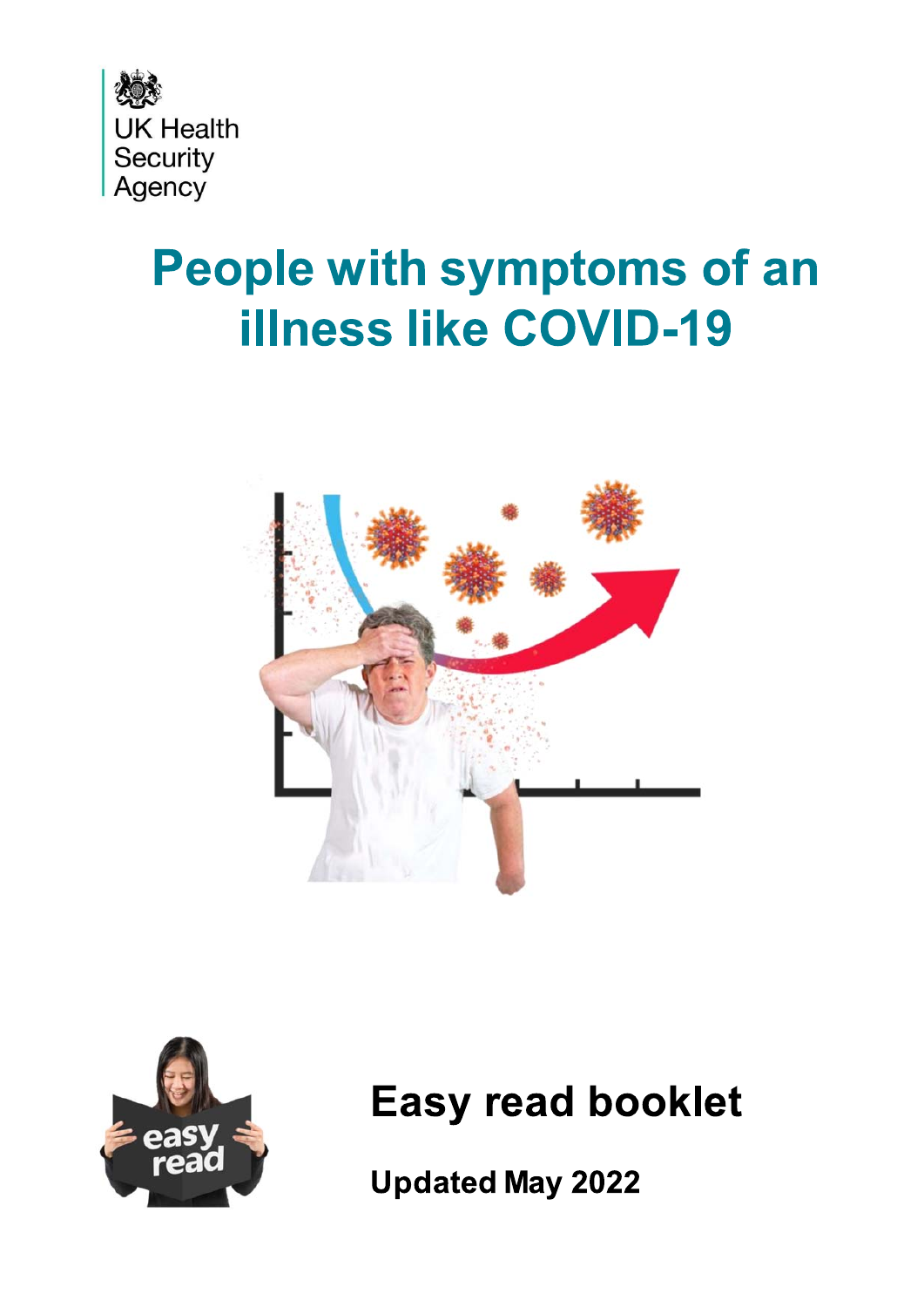# What is in this booklet

| Page 3  | <b>Respiratory infections and COVID-19</b>                               |
|---------|--------------------------------------------------------------------------|
| Page 4  | Information about living safely                                          |
| Page 5  | Who can get very unwell from COVID-19                                    |
| Page 6  | Symptoms of respiratory infections                                       |
| Page 7  | What to do if you have symptoms                                          |
| Page 8  | What to do if you have symptoms but have<br>not been tested for COVID-19 |
| Page 9  | What to do if you have symptoms and leave<br>your home                   |
| Page 10 | What to do if you have symptoms to keep<br>other people safe             |
| Page 11 | Children and young people with symptoms                                  |
| Page 12 | What should children and young people do<br>to keep others safe          |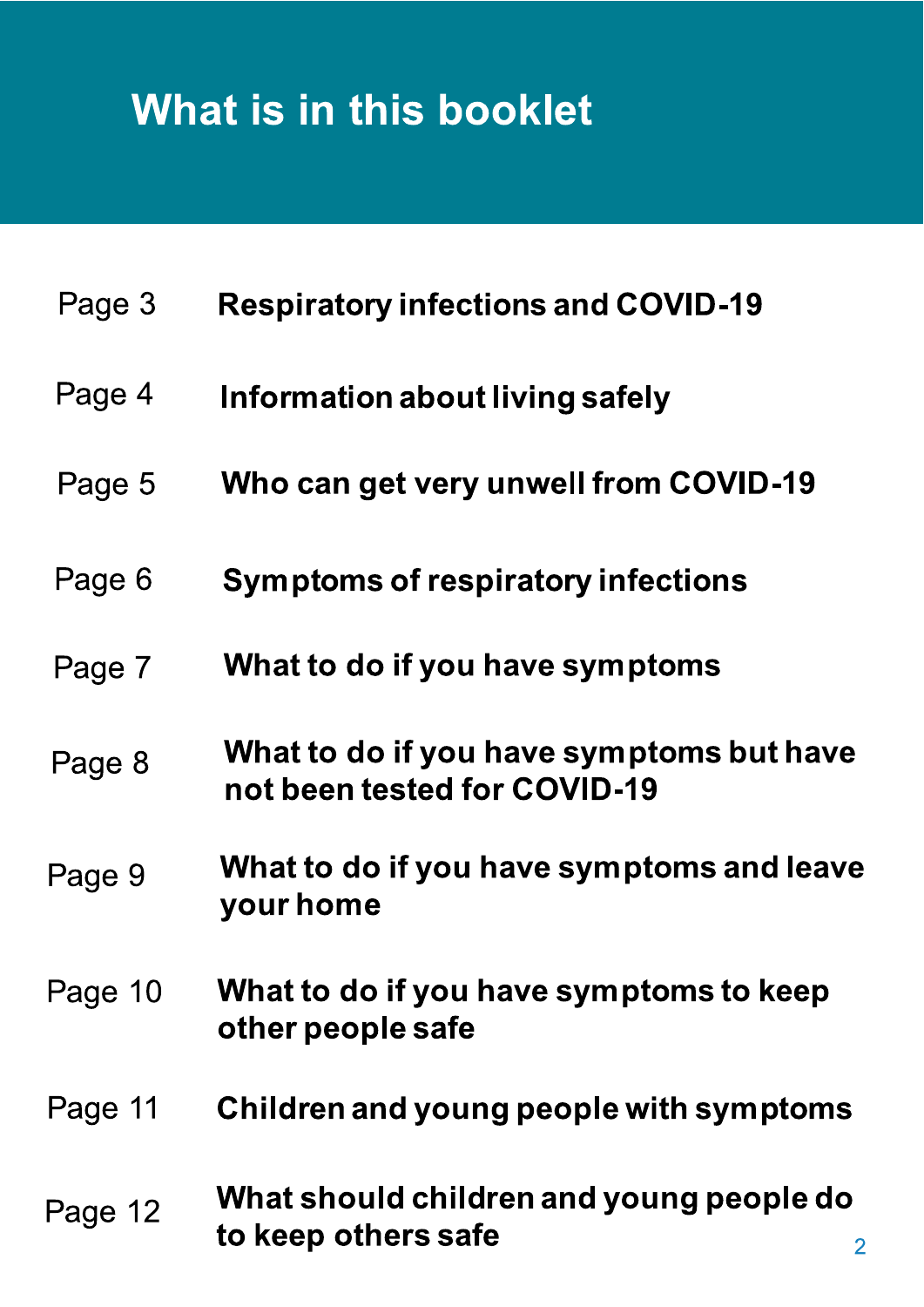## **Respiratory infections and COVID-19**



Lots of people can catch illnesses like COVID-19.



COVID-19 is a respiratory infection.

Respiratory infections can stop you breathing properly.

They can spread very quickly to other people.

But there are things you can do to keep yourself healthy.



Vaccinations are a type of medicine that can help to stop you getting ill from COVID-19

If you are vaccinated, you will get good protection from catching COVID-19. But you might still be able to give it to someone else.

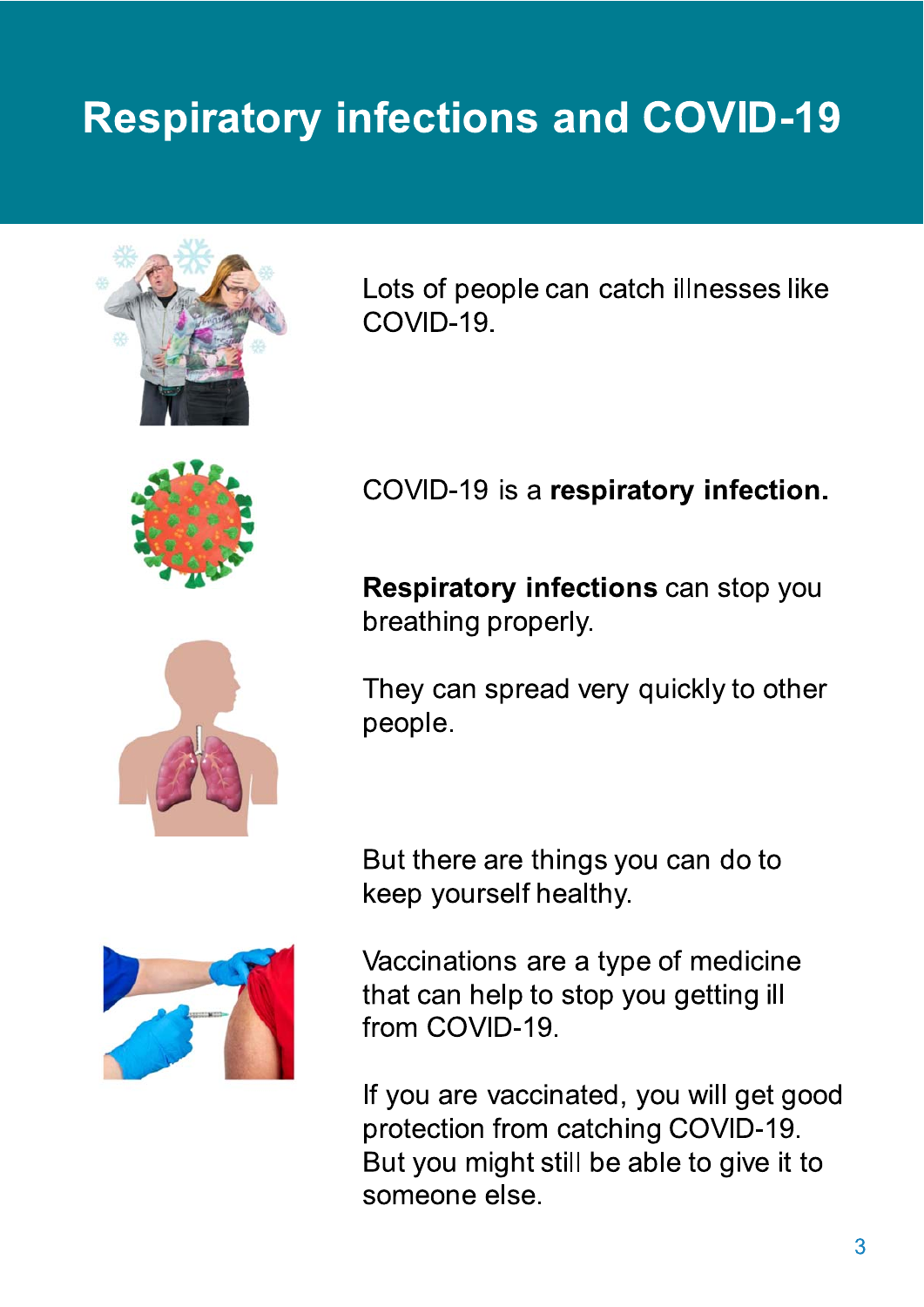## **Information about living safely**



We want people to live safely with COVID-19

If you feel unwell you might have symptoms of a respiratory infection like COVID-19.

For example, you might be coughing or sneezing.

If you have a **medical condition**, it means you are more likely to get very ill from COVID-19.

There are some useful websites for people who work health and social care:

- Read more about adult social  $\bullet$ care and symptoms of a respiratory infection
- Read more about **people who** work in health and social care who have symptoms and what to do



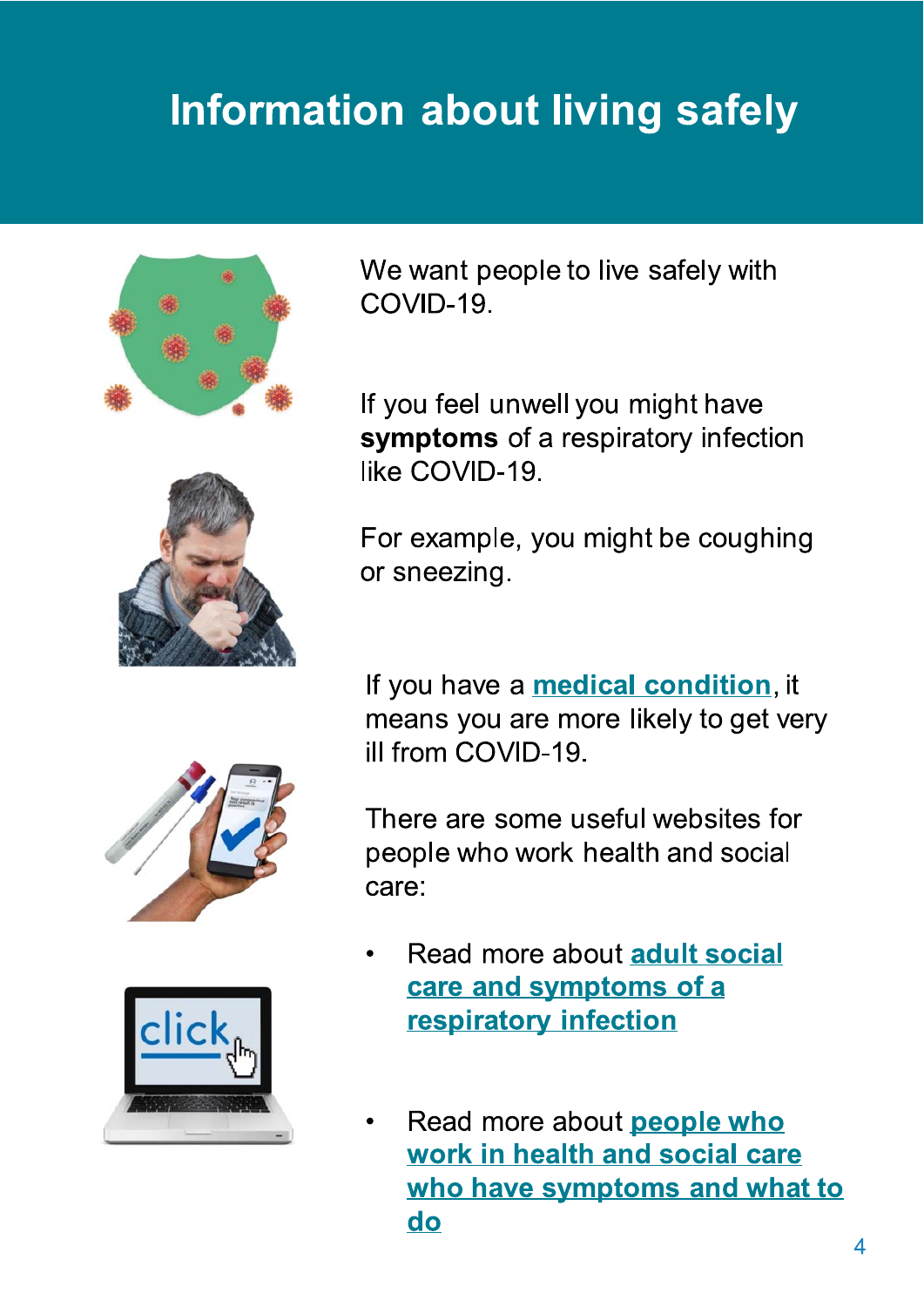### Who can get very unwell from COVID-19









Some people are more likely to get very unwell if they get a respiratory infection.

These people might be:

- older
- pregnant
- unvaccinated
- someone who gets sick more easily from having a **weak immune system**
- of any age with certain long-term health conditions

You should always follow advice as you may not know if someone is at high risk of getting very unwell.

Most young people and most children are at a **low risk** of getting very ill.

But some children under 2 years old are more likely to get very unwell from certain respiratory infections.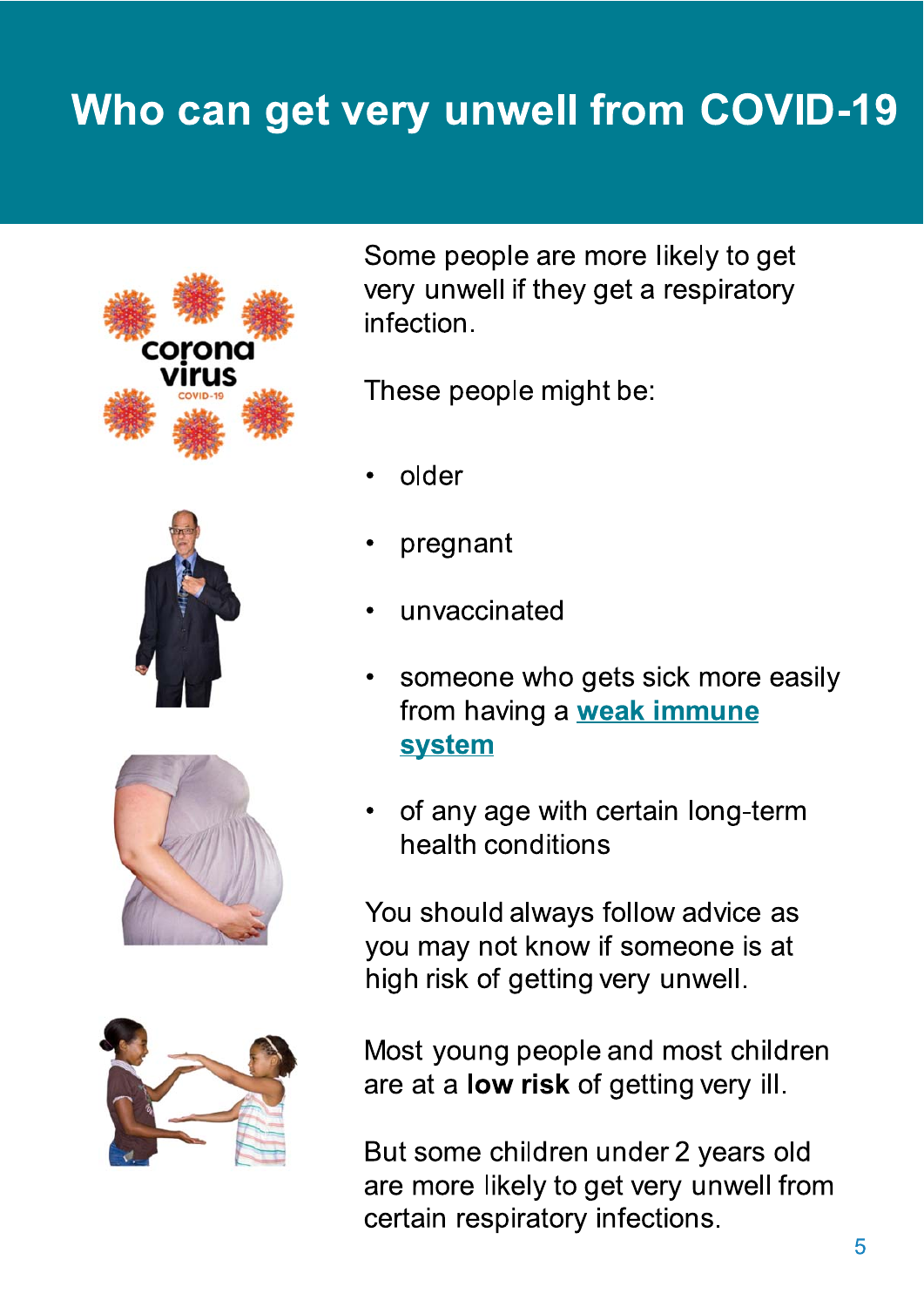## **Symptoms of respiratory infections**









A respiratory infection is where a virus or another germ infects your breathing system, such as your lungs, nose, and mouth and, are easy to pass on.

You should know what the symptoms are as this will help you to stop passing on your infection, they are:

- not being able to stop coughing
- a high temperature, fever or chills
- losing or a change in taste or smell
- finding it hard to breathe
- feeling very tired for no reason
- muscle aches or pains for no reason
- not feeling hungry
- a headache that lasts a long time
- sore throat, stuffy or runny nose
- diarrhoea, feeling or being sick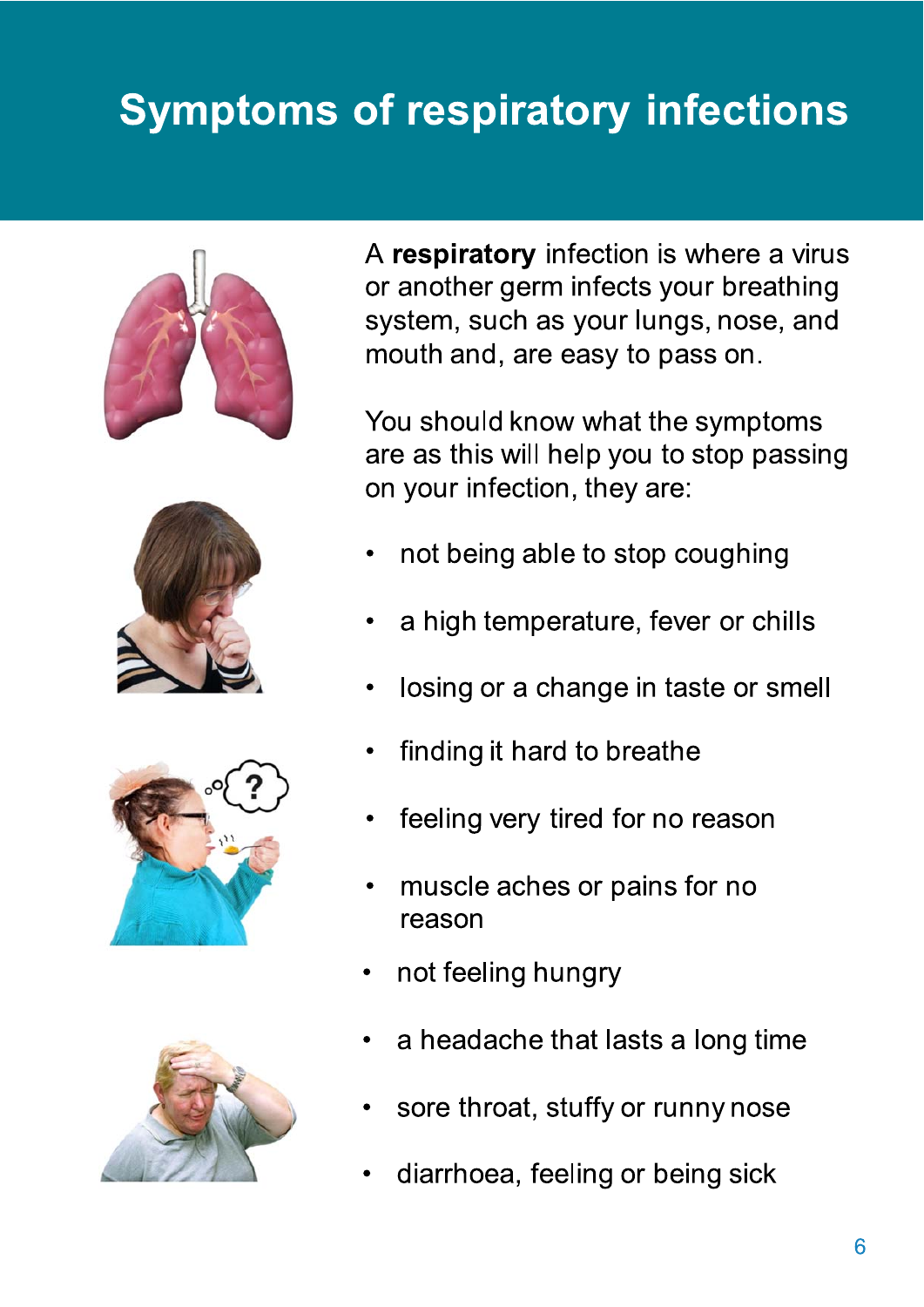## What to do if you have symptoms







If you have symptoms and a high temperature you should:

- get plenty of rest
- drink plenty of water
- take medicine like paracetamol to help with your symptoms

Even if you still have a cough or feel tired, it does not mean you can still pass the infection on other people.

Read more about symptoms of a respiratory infection.



If your symptoms get worse call 111.

In an emergency call 999.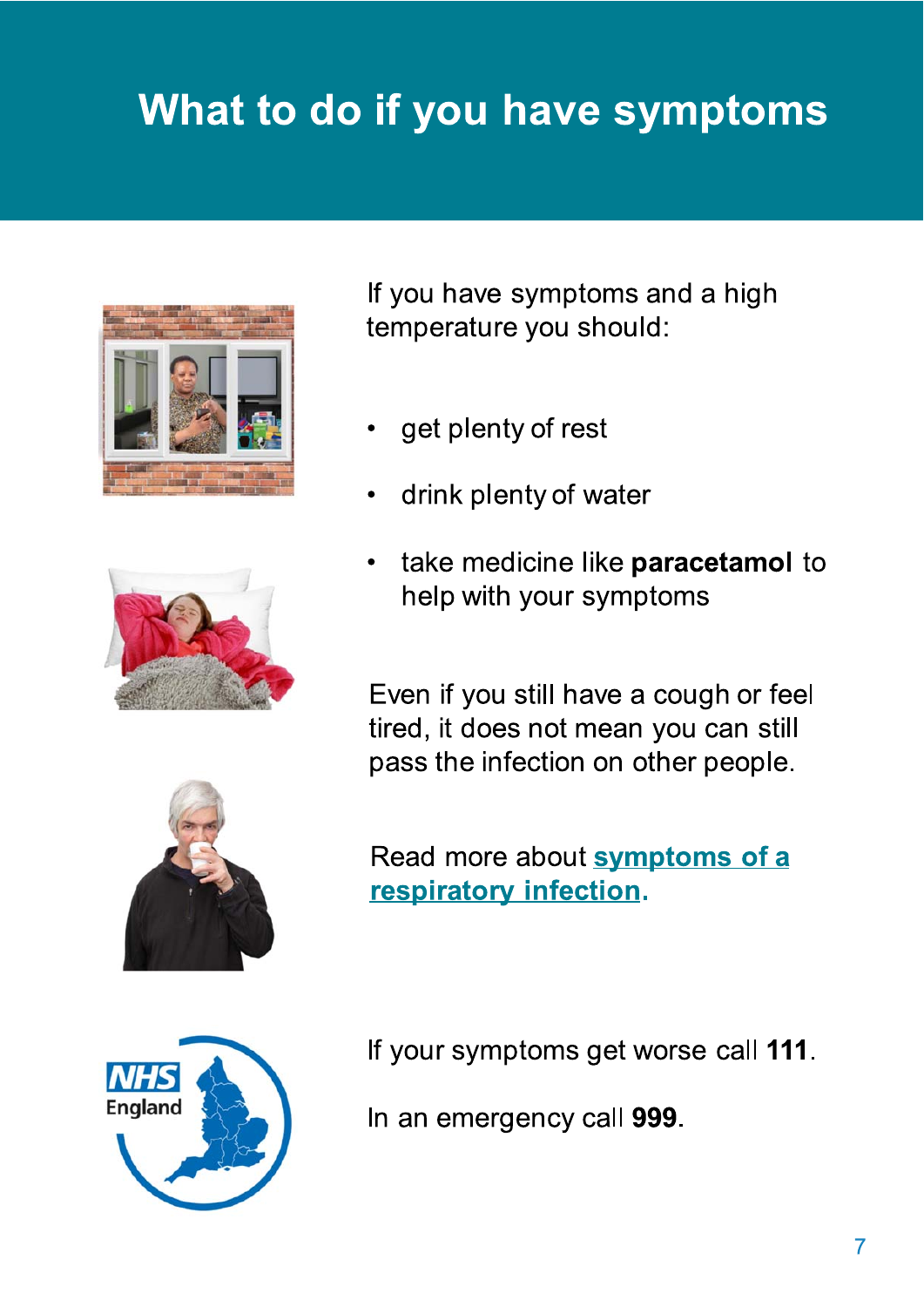### What to do if you have symptoms but have not been tested for COVID-19









Try to stay at home and don't have contact with other people if you have symptoms of a respiratory infection and have a:

- a high temperature or
- you do not feel well enough to go to work and do the things you normally do
- keep away from anyone you know is at risk of getting very unwell
- keep away from people with a weak immune system even if they are vaccinated

Try to work from home if you can. If you can't work from home, talk to your employer about this.

Tell your healthcare provider about your symptoms before you go to a medical or dental appointment.

Ask your friends, family, or neighbours to go shopping for you.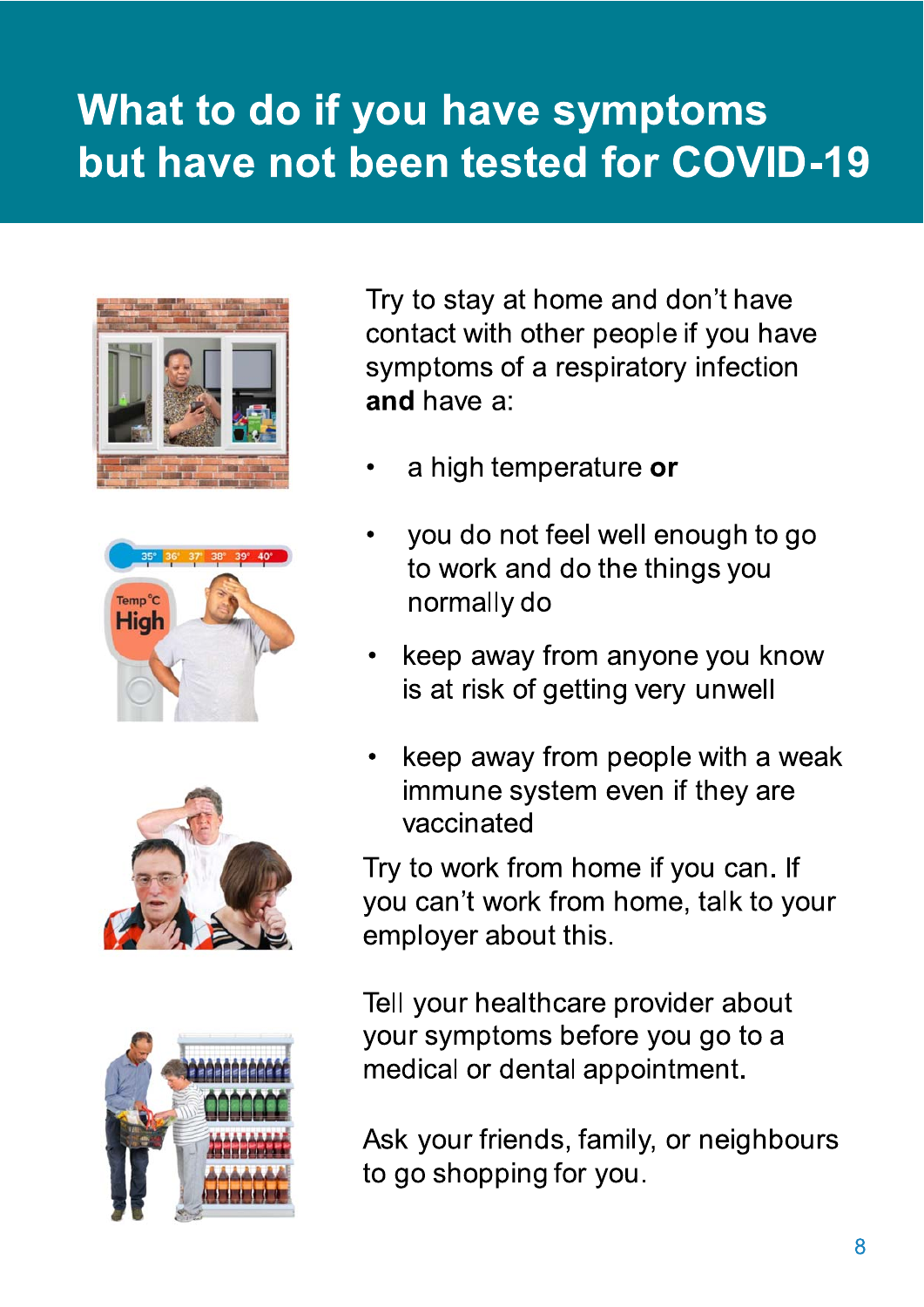## What to do if you have symptoms and leave your home









If you have symptoms, a high temperature or feel unwell you should:

- keep away from anyone at risk of getting very ill
- keep away from people with a weak immune system, even if they have been vaccinated
- wear a face covering with more than one layer or a surgical face mask
- avoid crowded places like public transport or large groups of people and places that are inside with no fresh air
- exercise outside where you're not close to other people
- cover your mouth and nose if you cough or sneeze and do not touch your face
- wash your hands regularly with soap and water or use hand sanitiser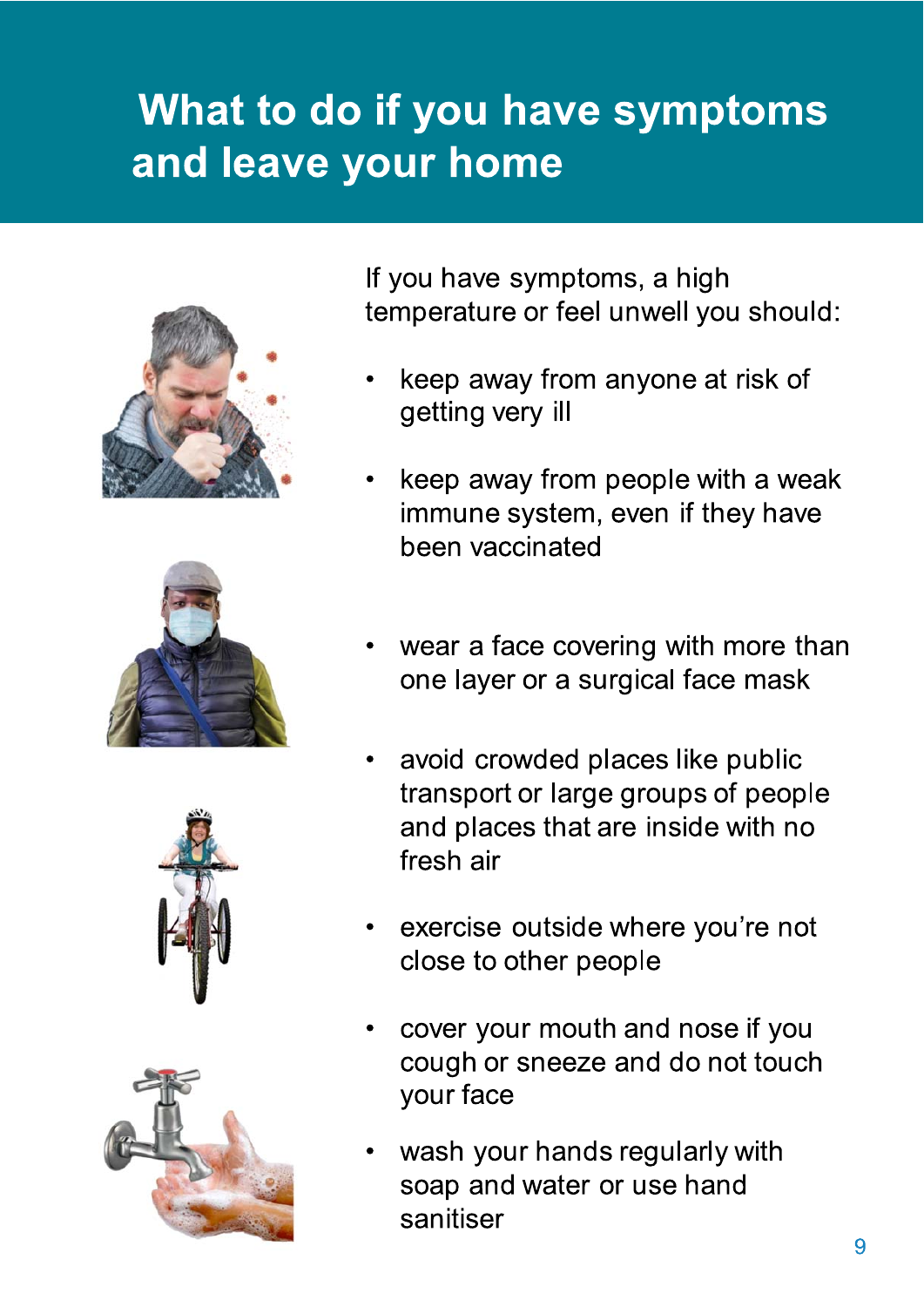### What to do if you have symptoms to keep other people safe









There are some things you can do to help stop your infection from spreading to people you live with.

Try to:

- do what you can to keep away from other people - we know this is hard if you care for someone
- wear a face covering in shared areas - especially if you live with someone who has a weak immune system
- open windows and keep them open for 10 minutes after you leave a room
- cover your mouth and nose when coughing and sneezing
- wash your hands and clean surfaces like door handles that people might touch a lot
- tell people who come into your home that you have symptoms so they can protect themselves by wearing a face covering

Go to this website to find out more: www.germdefence.org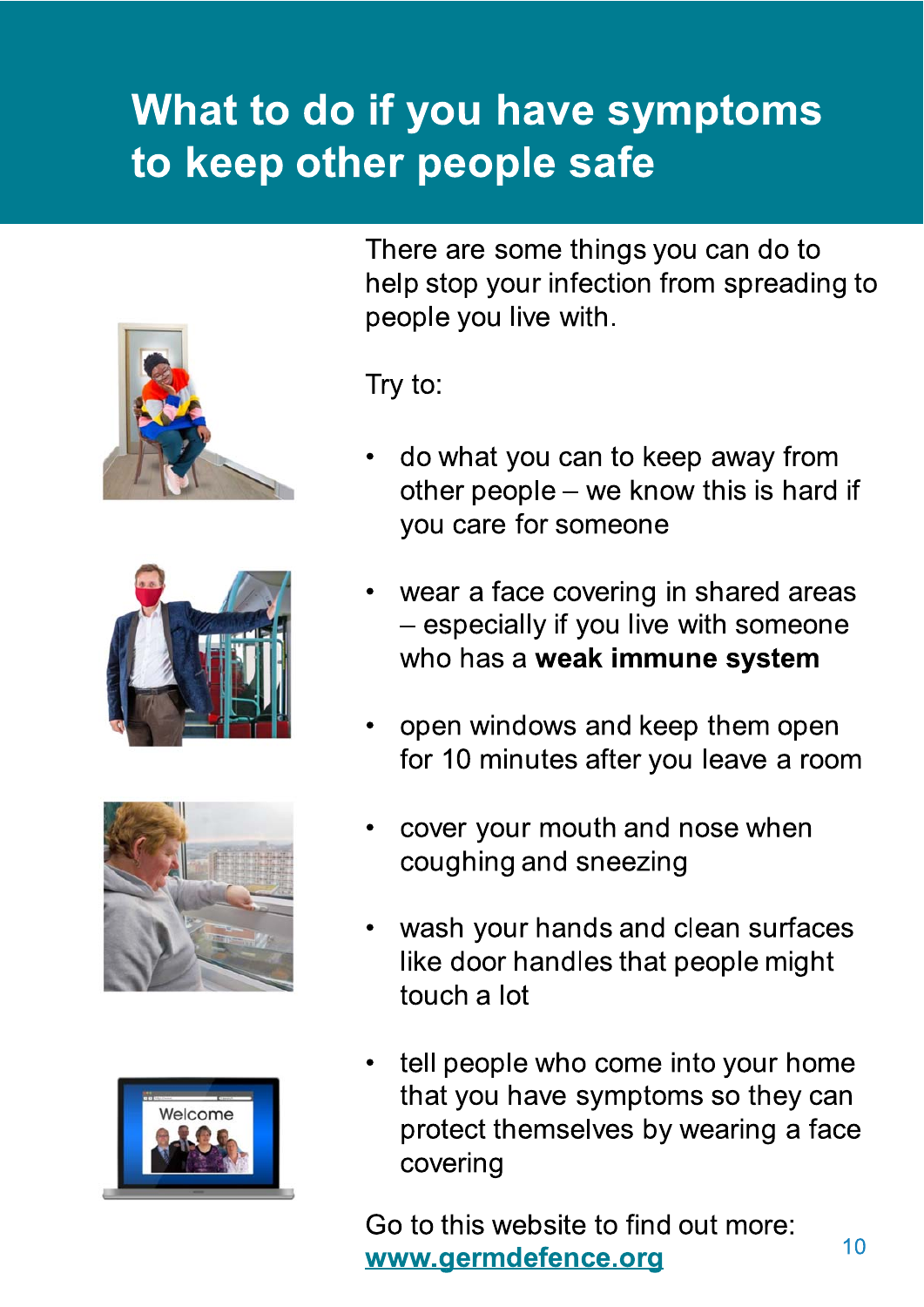## **Children and young people** with symptoms



Children and young people can get respiratory infections a lot.

Symptoms can be caused by respiratory infections like:

- a cold
- COVID-19
- respiratory syncytial virus or RSV for short

Only a few children and young people get very poorly from respiratory infections.

Some children under 2 can be more unwell with RSV.

This can happen more if they were born too early or have a heart condition.

Children and young people should keep going to school or college if they can as this is good for their long-term health.